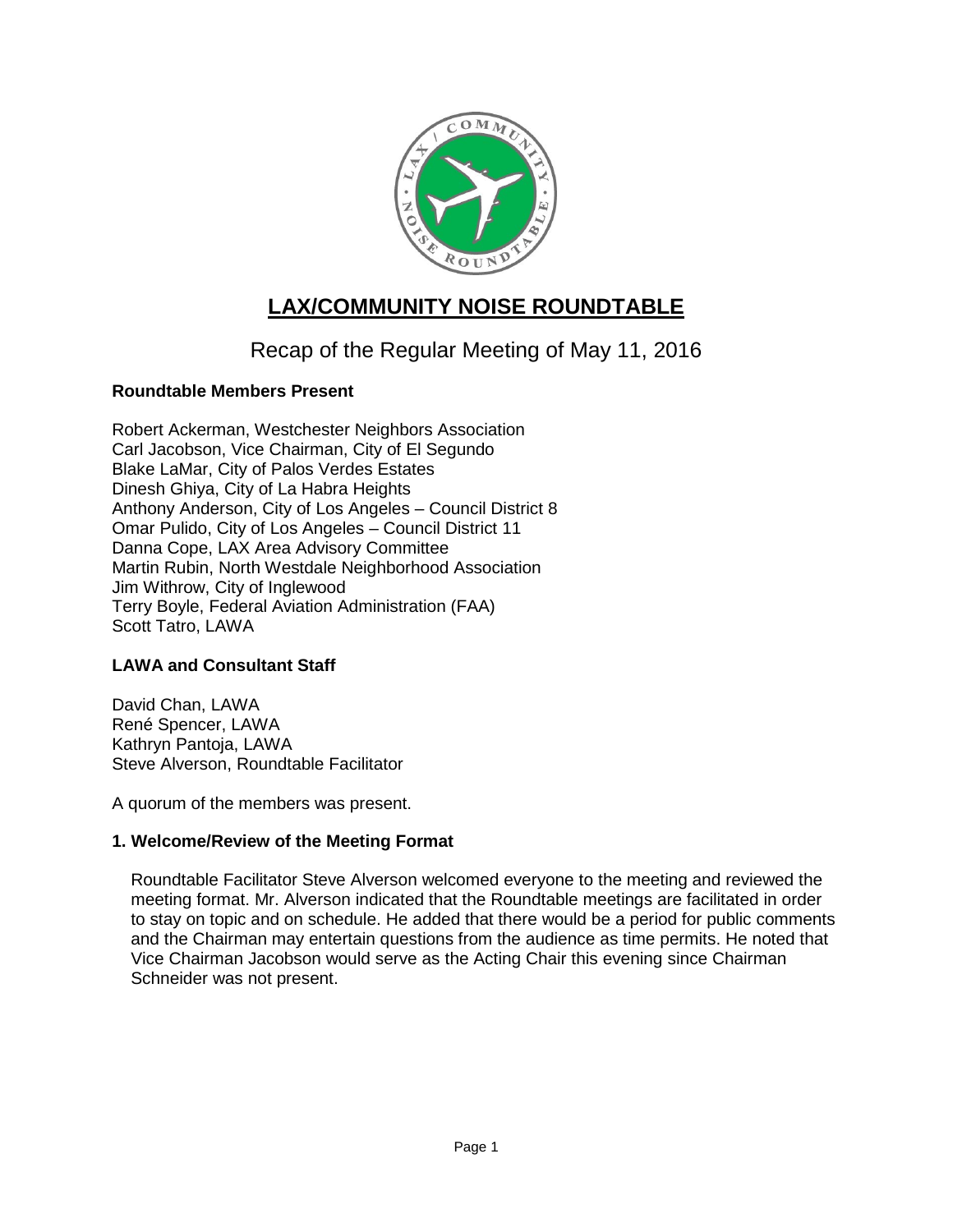## **2. Call to order**

Acting Roundtable Chairman Jacobson called the meeting to order at 7:00 pm PDT in the Samuel Greenberg Boardroom at LAX.

## **3. Comments from the Public**

Acting Chairman Jacobson opened the public comment period.

A Planning Commissioner from the City of Monterey Park expressed concern about increased overflights by low aircraft and requested the Roundtable include an agenda item at the July meeting for her to discuss the issue. Acting Chairman agreed to include the agenda item.

A member of the public indicated that the recent agenda and meeting recap were not posted on the Roundtable website. Mr. Chan apologized for the oversight.

Two residents of Los Angeles expressed interest in the sound insulation program and asked for an update. LAWA responded that the FAA recently approved new noise contour maps for LAX, so the boundary for the program has changed. Mr. Alverson noted that the July  $13<sup>th</sup>$ meeting would include a status report on the LAX Soundproofing Program.

A 30-year resident who lives in the vicinity of Adams and Normandie mentioned that aircraft are lower, louder, and more frequent. Mr. Alverson suggested that the resident attend the special Roundtable meeting on June  $8<sup>th</sup>$ , which will focus on the analysis of the north downwind arrival route that may pertain to his area.

There were no additional public comments, so Acting Chairman Jacobson closed the public comment period.

## **4. Consideration of Submitting a Follow-up Letter to FAA on So Cal Metroplex Project**

Roundtable members discussed whether it would be appropriate to send a letter to the FAA regarding the SoCal Metroplex Project Environmental Assessment (EA) as the Roundtable has received no specific responses to the two letters it submitted on the project. FAA responses to the Roundtable's comments will, however, be included in the Final EA document. The Roundtable decided not to send a follow-up letter, but a representative from Congresswoman Karen Bass' office offered to send a follow-up letter to the FAA.

# **5. Concerns Regarding Aircraft Noise in La Habra Heights**

La Habra Heights Alternate Representative Dinesh Ghiya expressed concern that since July 2015 the noise in his community is getting worse, noting that aircraft are lower and more frequent. He requested that LAWA conduct a study to see what has changed since then. LAWA representative Scott Tatro offered to take a look at the issue and report back to the Roundtable at its September meeting.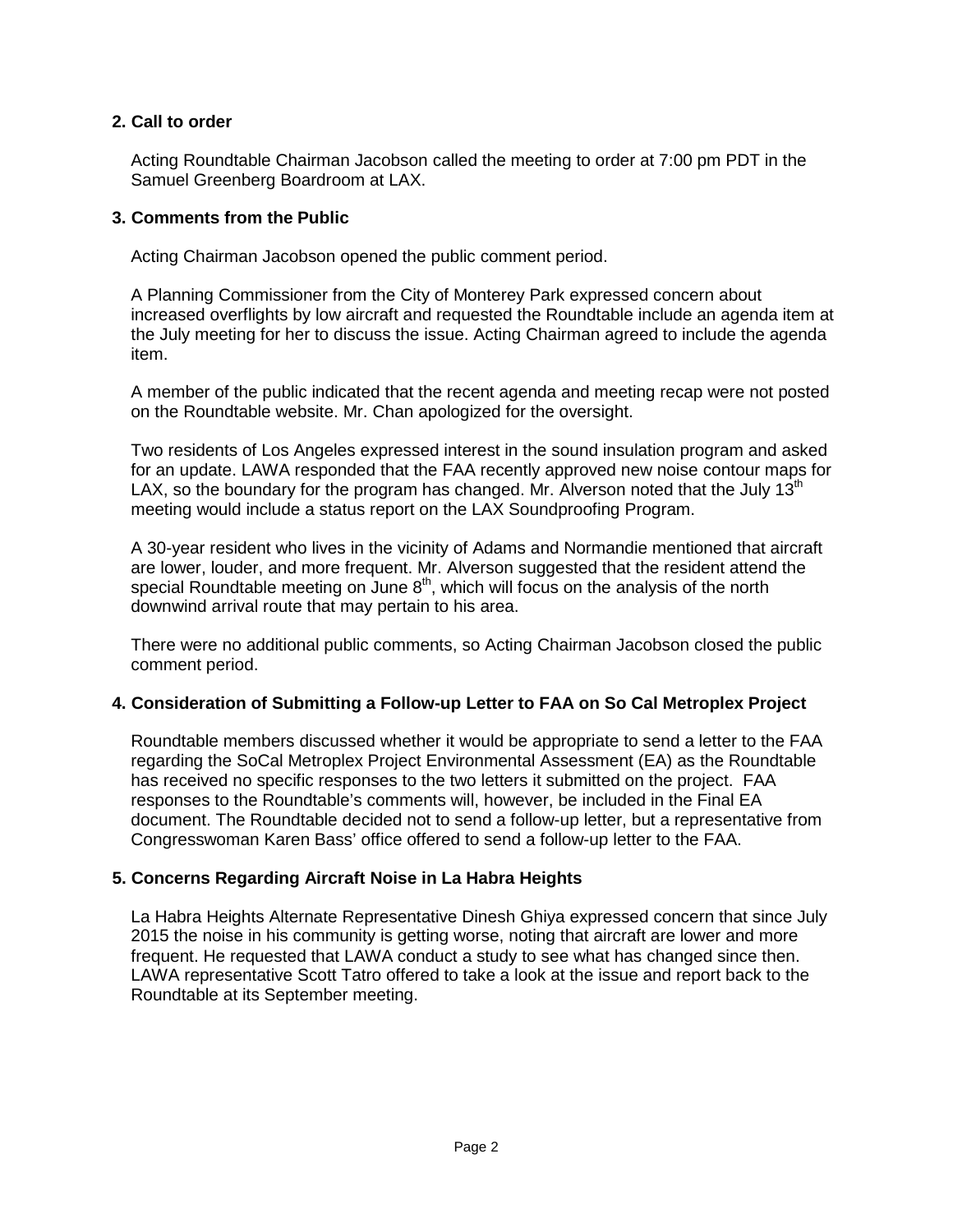## **6. Roundtable Work Program Review**

Mr. Alverson provided a quick overview of the status of each Work Program Item. He suggested a few items that the Roundtable may wish to consider closing, one new item the Roundtable may wish to open, and one item they may wish to mark inactive.

After Mr. Alverson reviewed the Work Program Items with recommended status changes (see list below), Member LaMar made a motion to approve the revised Work Program with the recommended changes. The motion was seconded by Member Ghiya and approved unanimously by the Roundtable. A priority of 9 (with 10 being highest priority) was assigned to the new Work Program Item A13 – North Downwind Arrival Study.

| Work Program Item                                           | <b>Status</b> |
|-------------------------------------------------------------|---------------|
| A5. Easterly Departures from Northern Runways Turning North | Closed        |
| A6. Improperly Flown LOOP Departures                        | Closed        |
| A11. Continuous Descent Approaches at Lower Altitudes       | Closed        |
| A13. North Downwind Arrival Study                           | Open          |
| C5. LAX Specific Plan Amendment Study (SPAS)                | Inactive      |

The approved Work Program can be found on the Roundtable webpage at [http://www.lawa.org/LAXNoiseRoundTable.aspx.](http://www.lawa.org/LAXNoiseRoundTable.aspx)

## **7. ACRP 02-44 Helicopter Noise Modeling Guidance**

Mr. Alverson provided an overview of the Airport Cooperative Research Program's (ACRP) Report 02-44 - Helicopter Noise Modeling Guidance Report. The report provided recommendations on how the FAA's Aviation Environmental Design Tool (AEDT) could be modified to improve its helicopter noise modeling accuracy. The FAA is not bound by ACRP results and will decide whether or not to update the AEDT based on ACRP recommendations. ACRP conducts research on a broad range of aviation-related topics including aircraft noise.

The ACRP 02-44 Helicopter Noise Modeling Guidance presentation can be found on the Roundtable webpage at [http://www.lawa.org/LAXNoiseRoundTable.aspx.](http://www.lawa.org/LAXNoiseRoundTable.aspx)

## **8. Status Update on Roundtable Facilitator Contract**

Mr. Chan noted that the current Roundtable Facilitator contract expires at the end of December 2016 and, therefore, LAWA is initiating the Roundtable Facilitator selection process, which includes issuing a request for proposals, reviewing the submitted written proposals, interviewing noise consulting firms, and awarding a contract to the best qualified firm. As was the case with the previous Roundtable Facilitator selection process, LAWA is inviting a member of the Roundtable to participate in the interview process. LAWA procurement policies require that the Roundtable member be an elected official or staff member of a municipality. After a brief discussion, Member Pulido from Council District 11 offered to serve on the Roundtable Facilitator Selection Committee.

Member Cope's motion to designate Member Pulido as the Roundtable's representative on LAWA's Roundtable Facilitator Selection Committee was seconded by Member Withrow and approved unanimously by the Roundtable.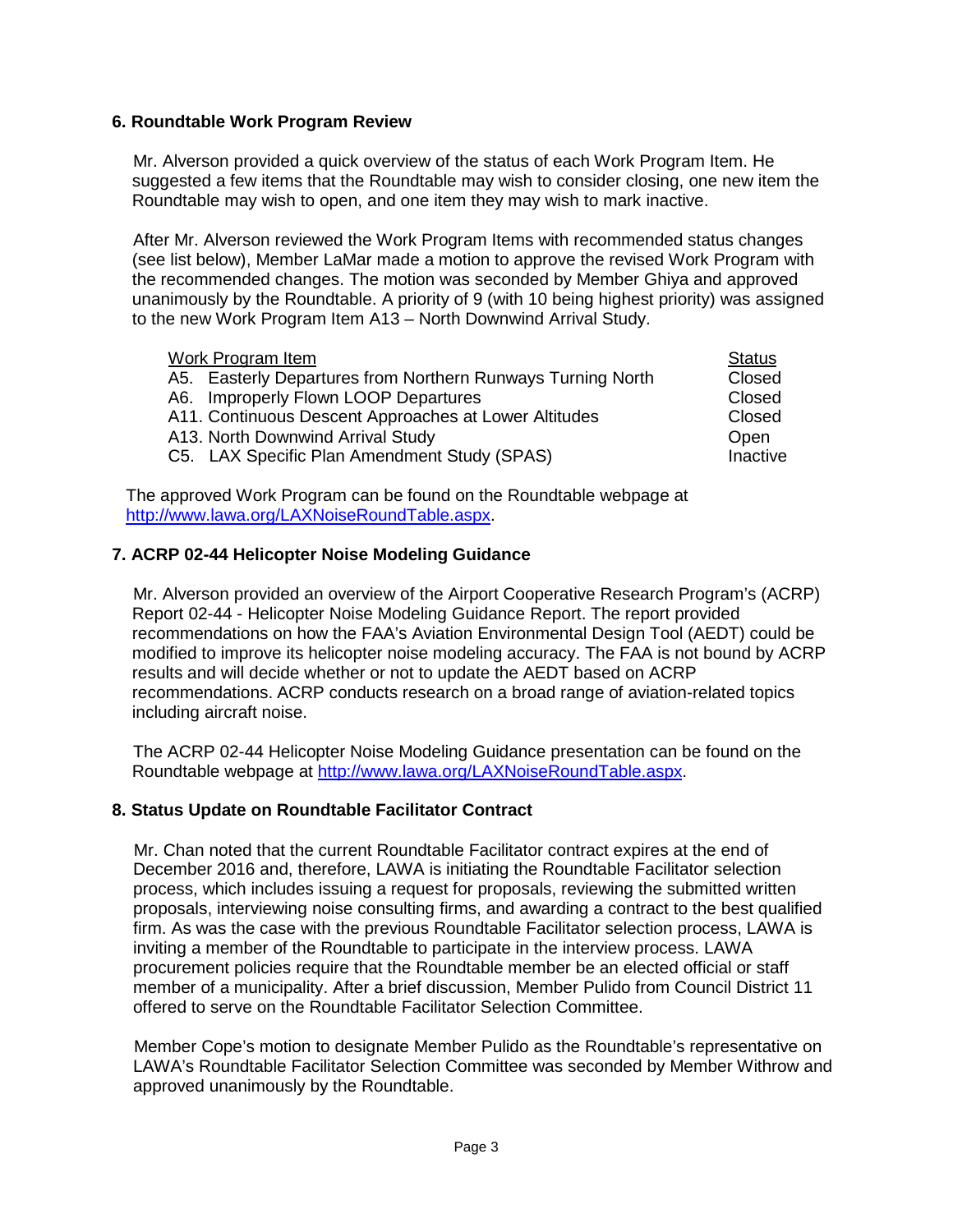## **9. Statistical Update on Aircraft Operations**

Mr. Chan provided a statistical update on Work Program Item A9 – Departures on Runway 25L and Work Program Item A10 – Turboprop Community Overflights. He noted that adherence with both Work Program items remains high. In the case of departures on Runway 25L, he cited the FAA's efforts to assign aircraft on Runway 25R as well as FedEx's continued use of Runway 25R at night as primary factors for the positive results. He indicated that the reduction in turboprop aircraft operations at LAX was a key factor in the low number of turboprop overflights of the Palos Verde Peninsula.

The Statistical Update presentation can be found on the Roundtable webpage at [http://www.lawa.org/LAXNoiseRoundTable.aspx.](http://www.lawa.org/LAXNoiseRoundTable.aspx)

## **10. Aviation Noise News Update**

Mr. Alverson reviewed the following aviation noise news topics:

- A press release on the proposed Airplane Impacts Mitigation Act of 2016
- An article on the US Senate's passage of a short-term FAA funding bill
- A report on LAX's contribution to the local economy
- An article on Alaska Air Group's \$4 billion acquisition of Virgin America
- An article regarding Delta Air Lines expansion and modernization of its fleet

The complete Aviation Noise News Update can be found on the Roundtable webpage at [http://www.lawa.org/LAXNoiseRoundTable.aspx.](http://www.lawa.org/LAXNoiseRoundTable.aspx)

## **11. Roundtable Member Discussion**

Mr. Chan noted that LAWA's Executive Director had sent a letter to the Chairman of United Airlines requesting that United retrofit its A320 family of aircraft with noise reducing vortex generators. He will update the Roundtable when LAWA hears back from United, and if a positive response is received, LAWA will reach out to other airlines as well.

Mr. Tatro provided an update of the West Aircraft Maintenance Area (WAMA). Qantas has relocated it maintenance operations to WAMA, the area just west of Taxiway S, which includes a large hangar and a blast fence. In addition, monitoring equipment has been installed at WAMA to observe engine maintenance run-up activity. The monitoring equipment includes a noise monitor and a webcam that provide live viewing and recording of run-up activity. The webcam website will be available for public access.

Mr. Tatro also noted that the CEQA process for the LAX Ground Run-up Enclosure (GRE) will start soon.

Member Pulido requested that LAWA host the June  $8<sup>th</sup>$  Special Roundtable meeting at the Westchester Community Center. LAWA agreed to look into the possibility of changing the meeting location for the June  $8<sup>th</sup>$  meeting.